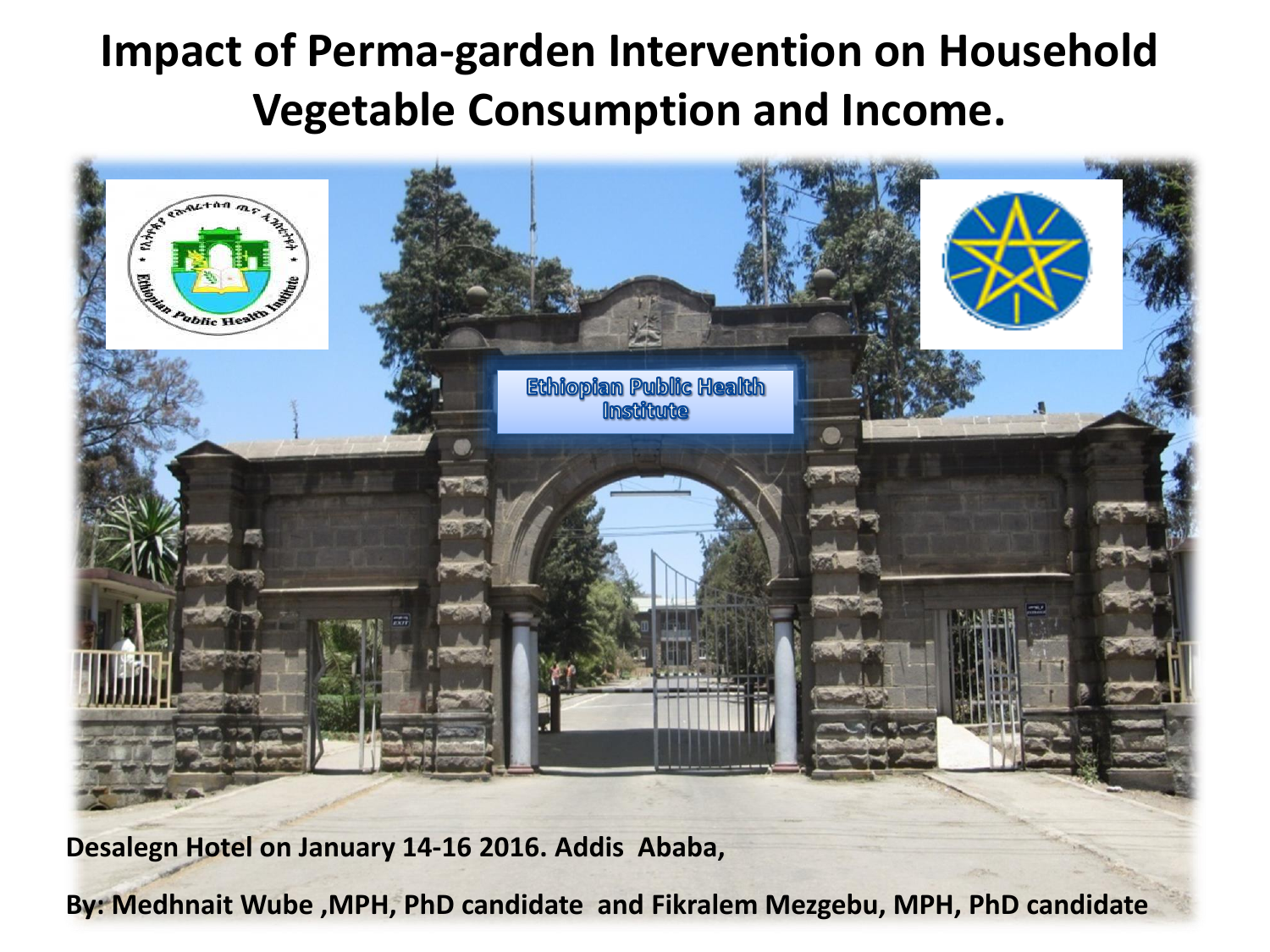### **Content**

- Introduction
- Objectives
- Methodology
- Result and Discussion
- Conclusion and Recommendation
- Acknowledgement



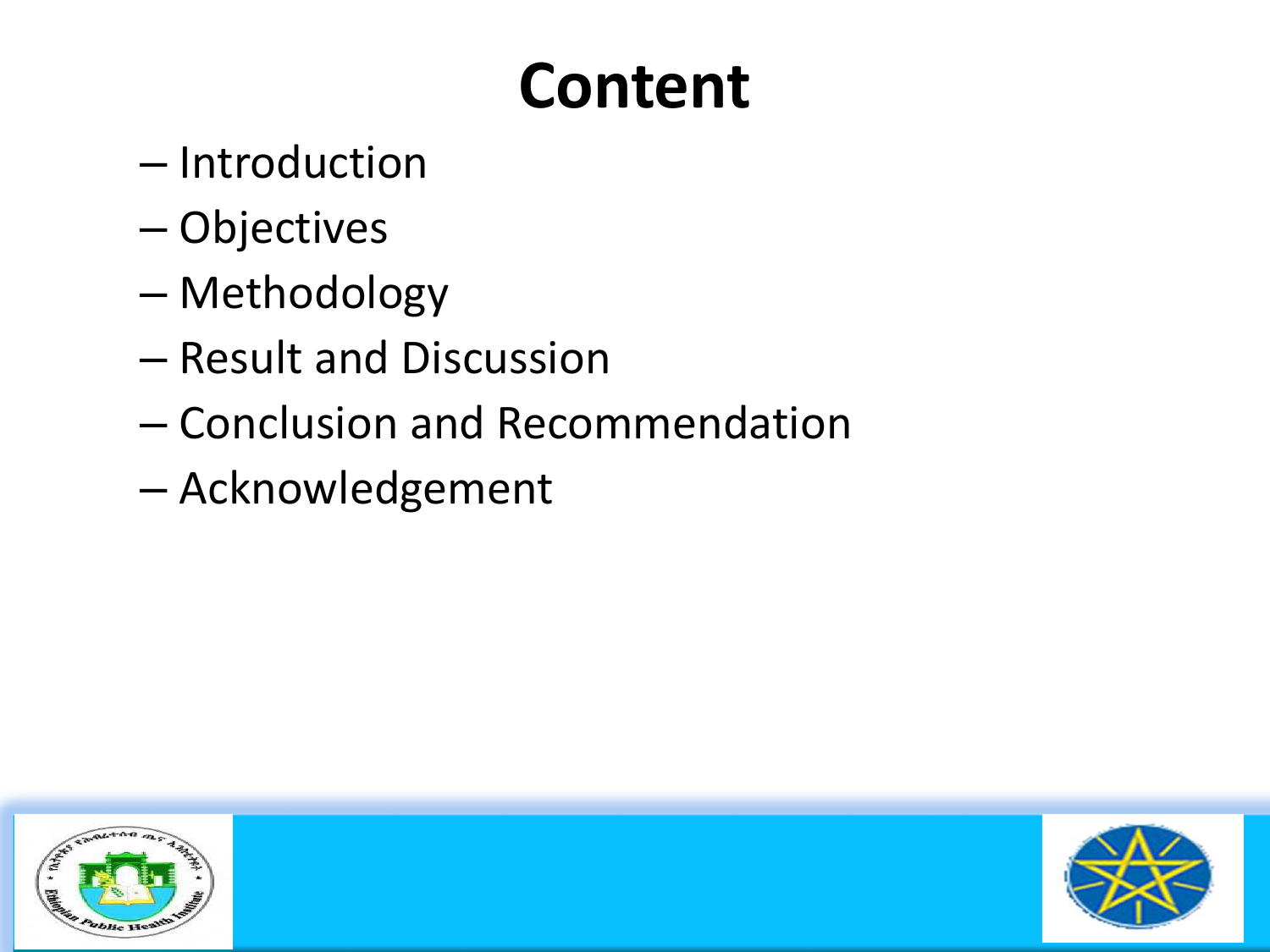## **Introduction**

- Home vegetable gardens have been documented as an important supplemental source contributing to food and nutritional security and livelihoods of vulnerable households.
- It enables poor households to produce fresh vegetables and fruits with limited resources and cost and introduce more dietary varieties for children.
- In two years implementation of Yekokeb Berhan Permagarden intervention with the targeted households, there are encouraging outcomes on both the nutritional status of the family(family vegetable consumption) as well as on the income generated by sales of excess produce to neighbors but there was limited evidence that show the impact of permagarden interventions in improving the nutrition and income of households of highly vulnerable children in YB program.



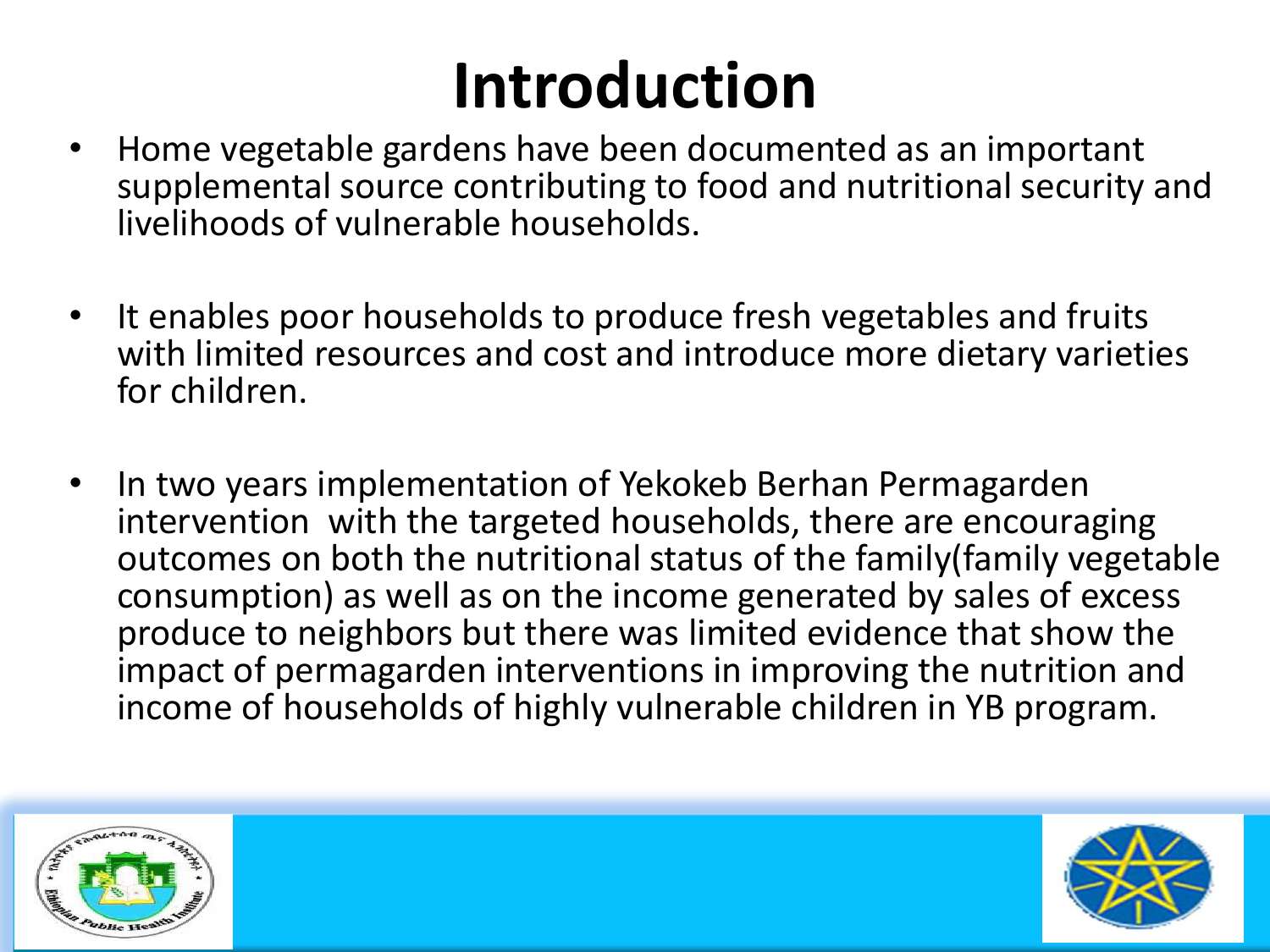## **Objectives**

This study is planned to answer three main research questions.

- Has permagarden intervention resulted in the increased vegetable consumption among HVC households?
- Has permagarden intervention resulted in improved household income among HVC households?
- Has permagarden intervention has improved the attitude beneficiaries towards vegetable consumption?
- Has permagarden intervention increased the skill and willingness to engage in home vegetable gardening in the future among HVC households?
- Has permagarden intervention resulted in better nutritional status of under-five years old highly vulnerable children?



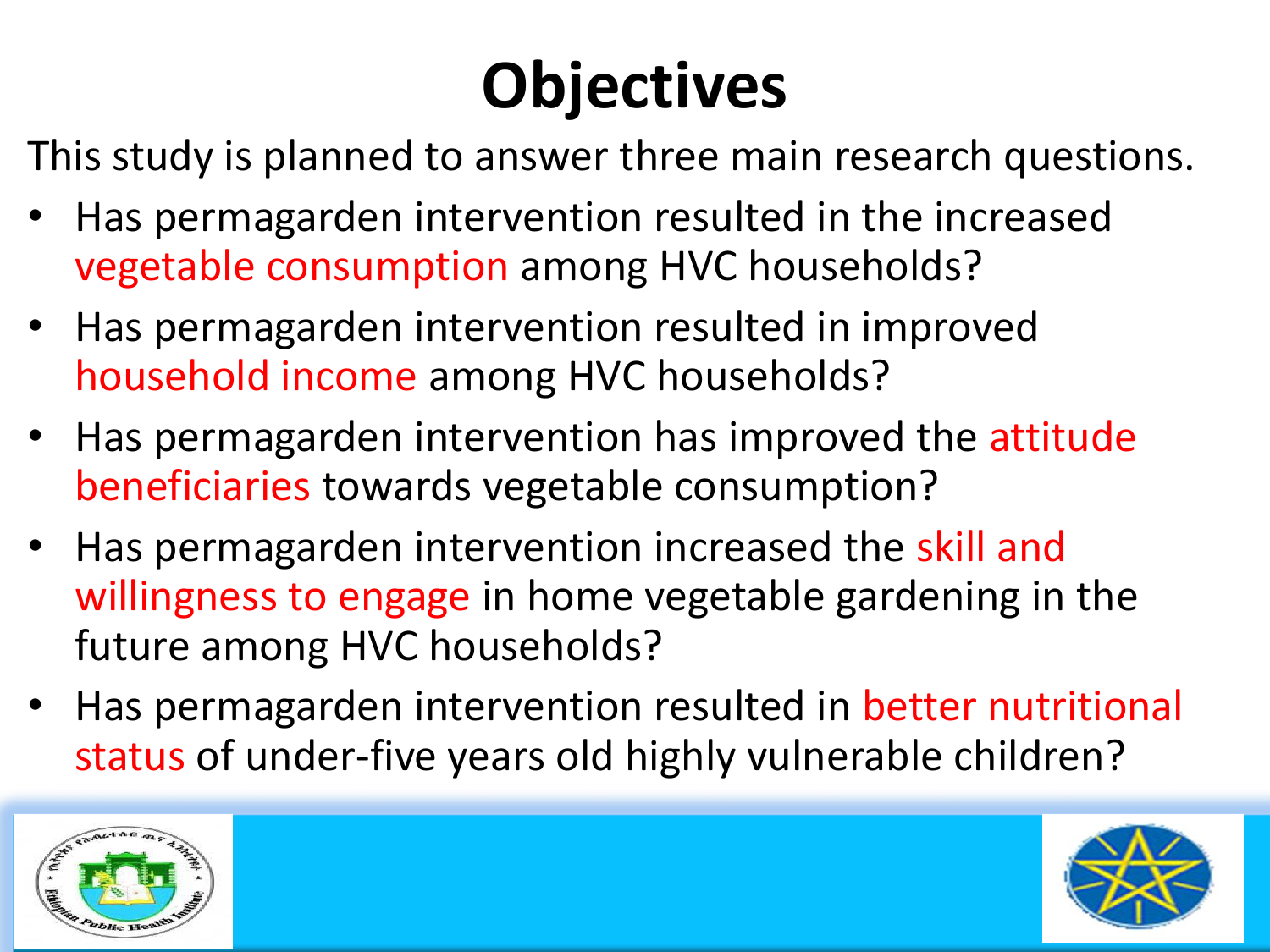# **Methodology**

- The study was conducted in 7 woredas in Amhara and Tigray regions where YB program was implemented.
- The study was based on a quasi-experimental design that has intervention and control groups.
- Two-samples proportions comparison approach is used to calculate the required sample size.
- Used PSM analysis to minimize selection bias using the STATA module psmatch2 developed by Leuven and Sianesi (2003).
- Impacts measured by percentage point differences in positive in main outcome indicators between intervention and control groups.
- First, KII transcriptions were organized by major topics and specific questions.



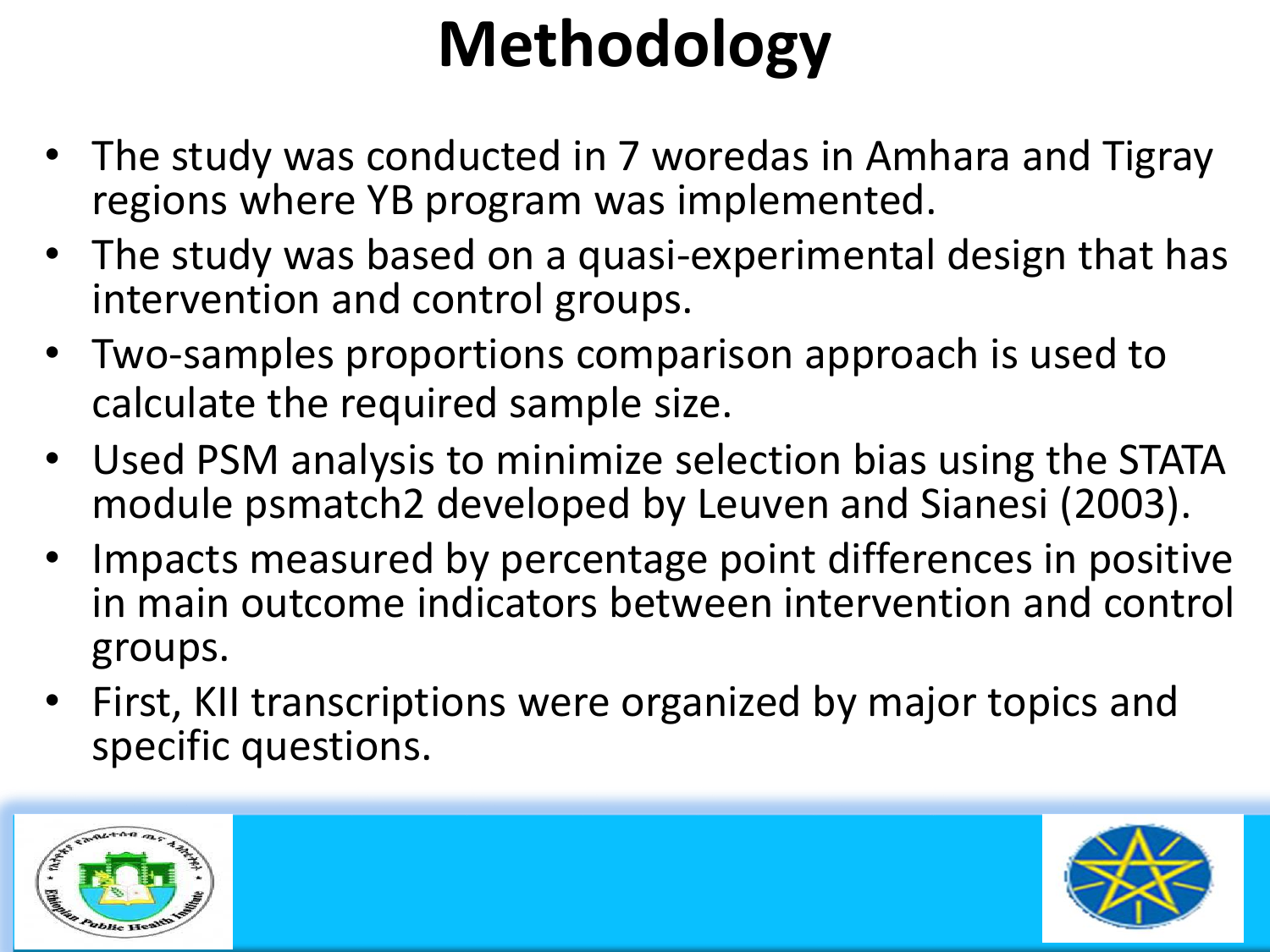# **Methodology**

Main outcome indicators include:

- i. Vegetable consumption habit in a HHD
- ii. Diversity of vegetable consumed
- iii. Frequency of vegetable consumption
- iv. Diarrhea incidence among under age 5 children
- v. Health condition of U5 children as subjectively rated by primary caregiver of children
- vi. Nutrition status of children



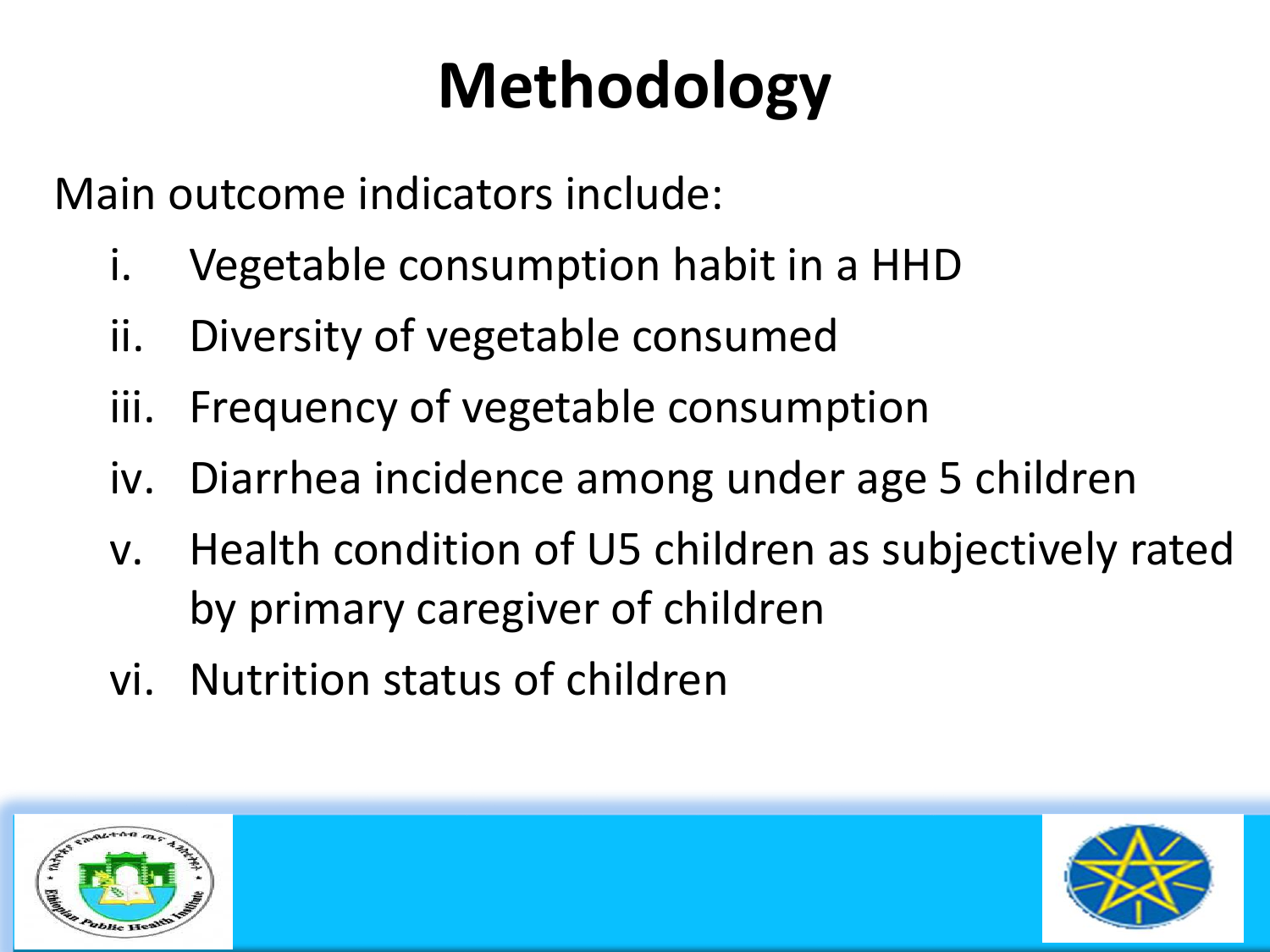#### **Result and Discussion**

- **Consumed vegetables in the past one week:** 95% of participants in the intervention group, compared 79% in the control group(mean difference 16.4%, P<0.01).
- **Frequency of vegetable consumption:** about 83 % of intervention groups reported consumed vegetable at least twice in a week, compared to 59% control groups (mean difference 27.2%, P<0.01).
- **Diversity of vegetables consumed:** 46.6% of intervention and 37.3% of control groups consumed more than one type of vegetable in the last 24 hours, (mean difference of 9.3%, P<0.05)



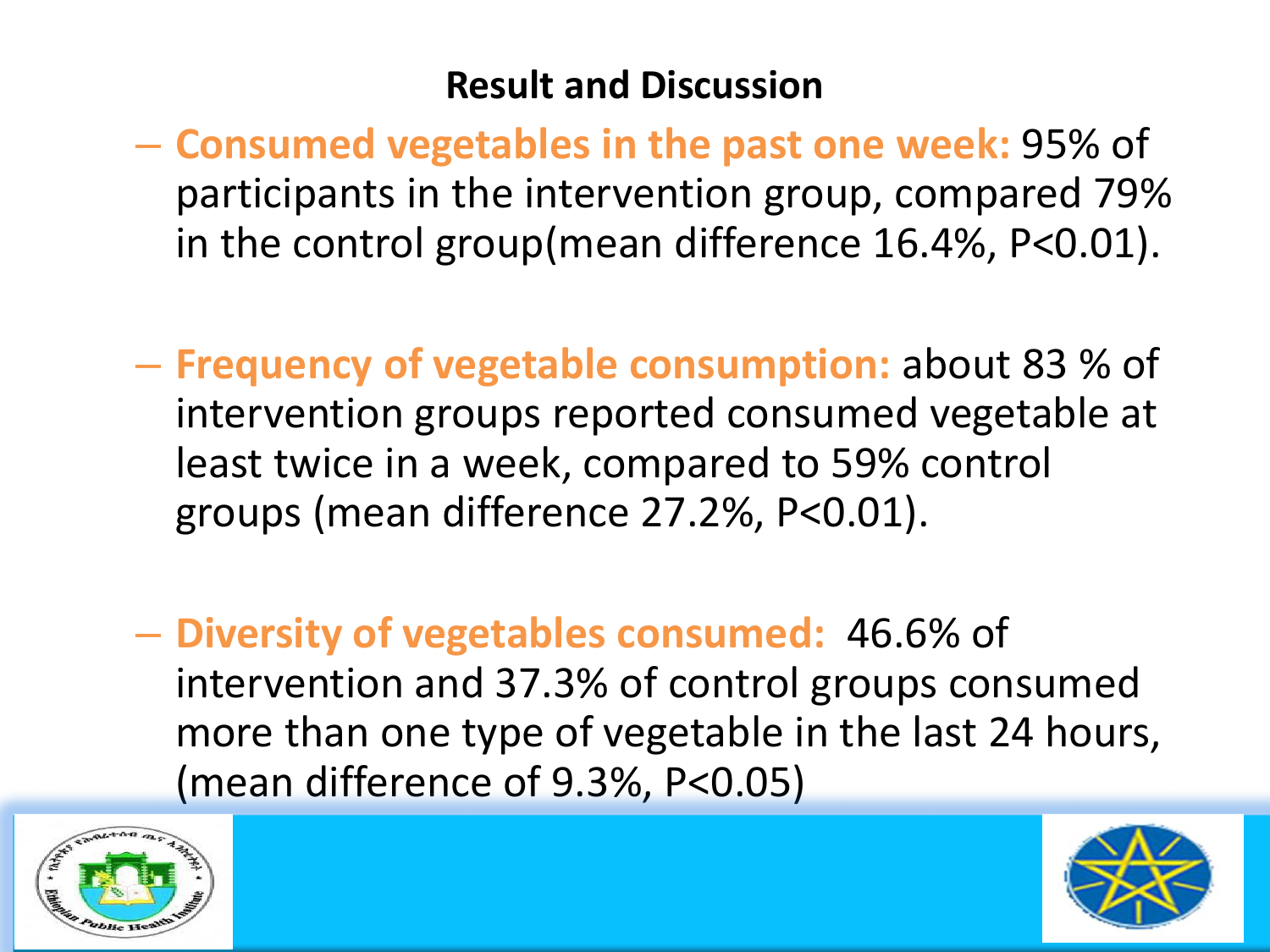#### **Result and Discussion**

- **Mean monthly reported household income:**  intervention group (478 Birr) and control group (416 Birr), mean difference of 62 Birr, and P<0.01.
- **Diarrhea incidence among under age 5 children:** was higher in the control (32.4%) than intervention groups  $(13.3\%)$ , with mean difference 19% (P<0.01).
- Malnutrition was lower in intervention groups than in the control.
- **Intention to grow vegetable:** about 86% of intervention and 48% of control group reported intend to grow vegetables in the future, mean difference of 38%, and P<0.01.



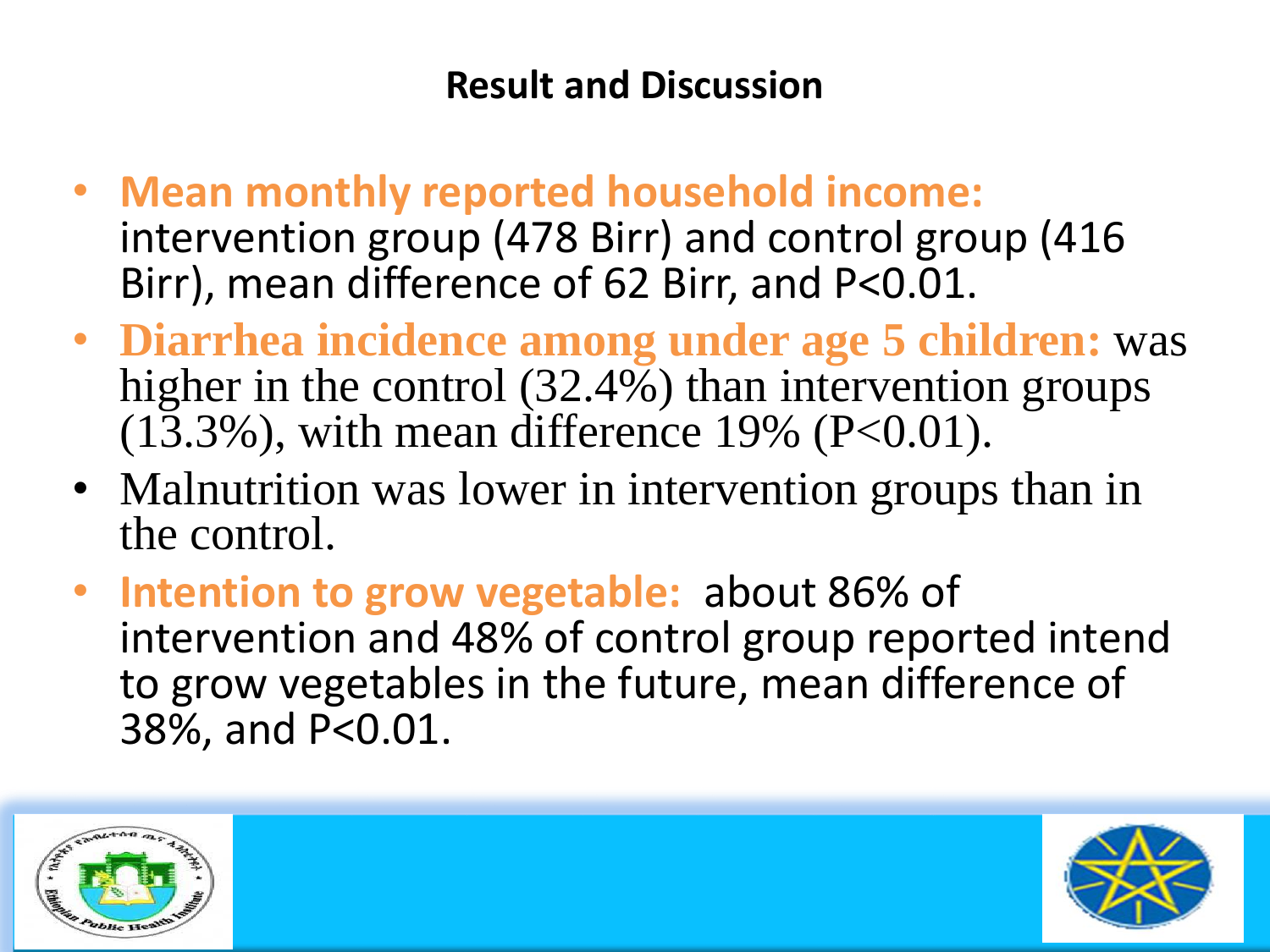**Percentage of children under five years classified as malnourished according to three anthropometric indices by intervention groups** Amhara & Tigray September 2015



Nutritional status of the under five children Amhara & Tigray September 2015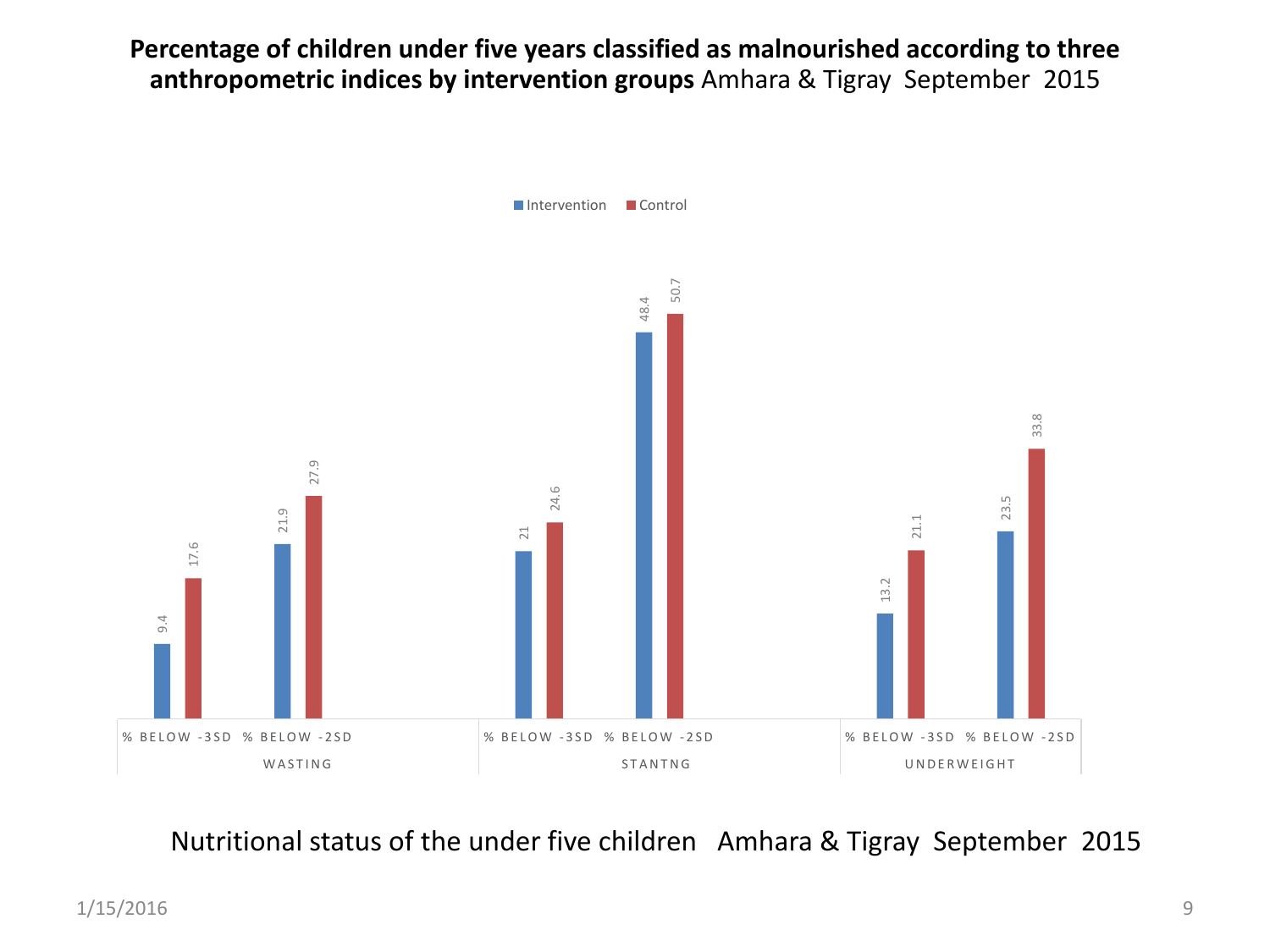### **Conclusion and Recommendation**

- In general, the results of this study confirmed that the PermaGardening intervention had positive and significant effects in terms of higher households' vegetable consumption, more diverse vegetables/fruits consumption, increased monthly household income and greater intention to grow vegetable in the future by the intervention group than the control group.
- In the long-term, vegetable gardening and consumption by households with HVC may help to increase micronutrient supply to poor households and reduced diarrhea incidence and malnutrition among children under age 5 years, and improve overall wellbeing of HVC.
- Future research should explore whether these observed positive effects will be sustainable over time and how the program affects the livelihood of households and children's health and nutrition status.